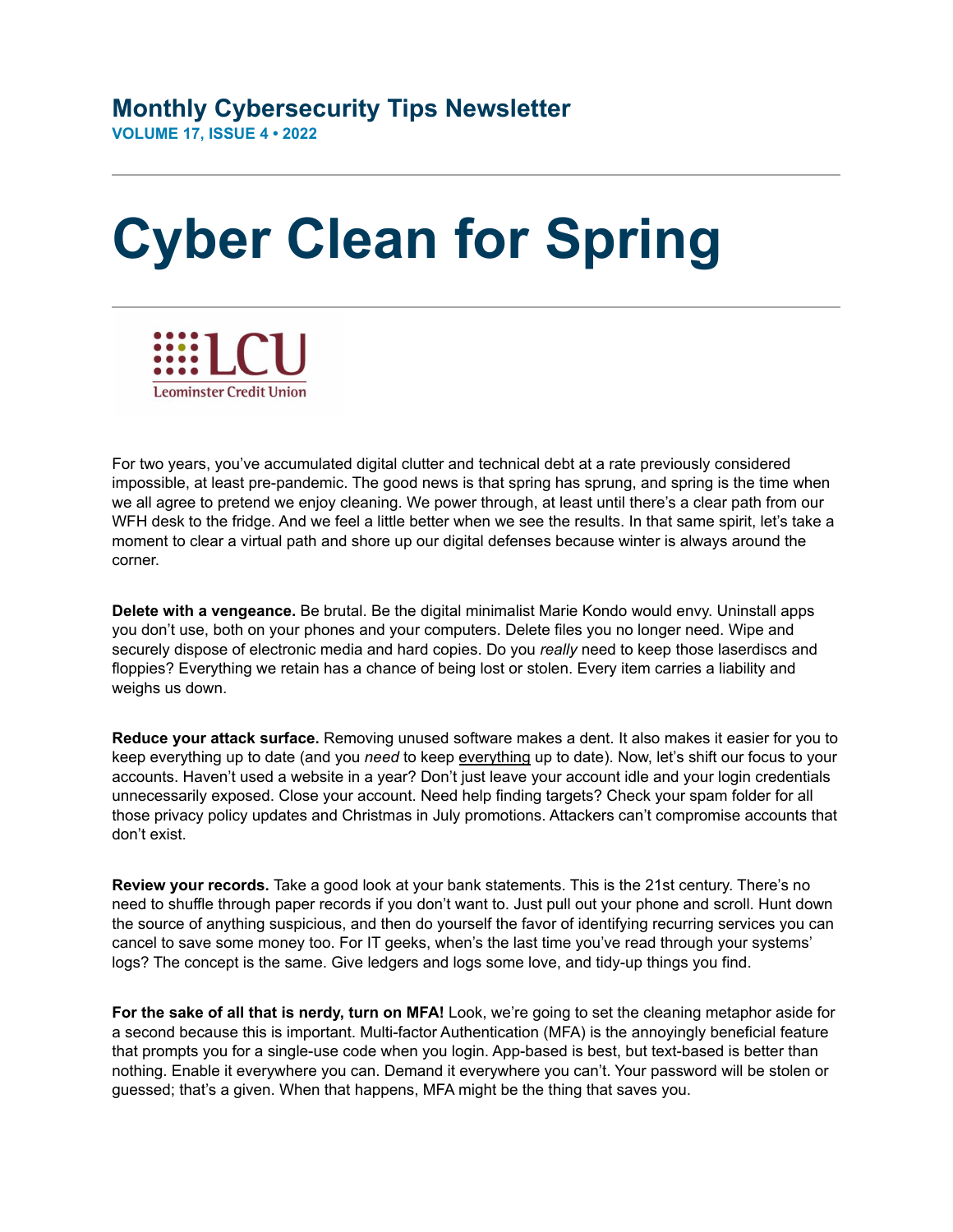**Let your bad passwords enjoy their retirement.** It's time. Sure, 'badger95' has served you well since high school, but it's time for you to thank it and send it on its way. Any password you use for more than one service needs to go. Ditto for any password shorter than eight characters. Use a unique password for every site. And use long passwords. If you need to remember it, use a phrase instead of a word. Better yet, use a password manager and let it invent and remember strong passwords for you.

**Google yourself and censor your social media.** PR is not just for celebrities. Do a search to see what others find when they look you up. Click into the privacy section of your accounts on Facebook, Twitter, Instagram, Snapchat, and other apps. Turn off anything that feels creepy. Want to achieve real enlightenment? Try the "download my data" feature to see just what tech companies know about you. Oh, and keep calm.

**E-liminate your e-waste.** Everything eventually falls apart. Or it grows obsolete. If you're stepping over piles of iMacs and Blackberrys, you know the pain. Stop procrastinating. Is there a school or shelter nearby that could benefit from a donation? Look into trade-in programs your vendors offer when you upgrade. Find a local electronics recycler. The dumpster should be your last resort. And don't forget to wipe and, if needed, physically obliterate your storage devices like hard drives. A good recycler will even handle that for you and give you a certificate of destruction. Remember, NIST SP 800-88 R1 is your friend. Don't know where to go to get rid of your old electronics? [Here](https://www.cta.tech/Landing-Pages/Greener-Gadgets/Recycle-Locator#/) you can locate a recycling facility in your area.

**Purge but verify.** As we lay waste to our waste, a reasonable person could be forgiven for lying awake at night, wondering whether they've trashed something they'll actually need. You're right to worry. The antidote is backups. But backups are useless. Or at least they're useless if they aren't tested. Backing up is easy. Ensuring restores will work and include everything you need is tough. Backups are likewise worthless if you can't get to them in an emergency or if they're not isolated and ransomware encrypts them. Do backups, test restores, and practice your recovery procedures so that your first attempt will happen during calm, daylight hours and not at 2 a.m. in the midst of a real-world disaster.

**Finally, be ruthless.** Getting your analog and digital lives in order does more than improve your state of mind. It pushes back against the creeping fallout from our hectic daily routines. It eliminates dangers we might otherwise miss, dangers that can lead to compromise. Breaches are seldom the result of a single vulnerability. They arise from cascading failures. They represent a fallen house of cards. Get your house in order. Refuse to abide a mess. Protect yourself and your organization so you can rest easy!



The information provided in the MS-ISAC Monthly Cybersecurity Tips Newsletter is intended to increase the security awareness of an organization's end users and to help them behave in a more secure manner within their work environment. While some of the tips may relate to maintaining a home computer, the increased awareness is intended to help improve the organization's overall cyber security posture. This is especially critical if employees access their work network from their home computer. Organizations have permission and are encouraged to brand and redistribute this newsletter in whole for educational, non-commercial purposes.

Disclaimer: These links are provided because they have information that may be useful. The Center for Internet Security (CIS) does not warrant the accuracy of any information contained in the links and neither endorses nor intends to promote the advertising of the